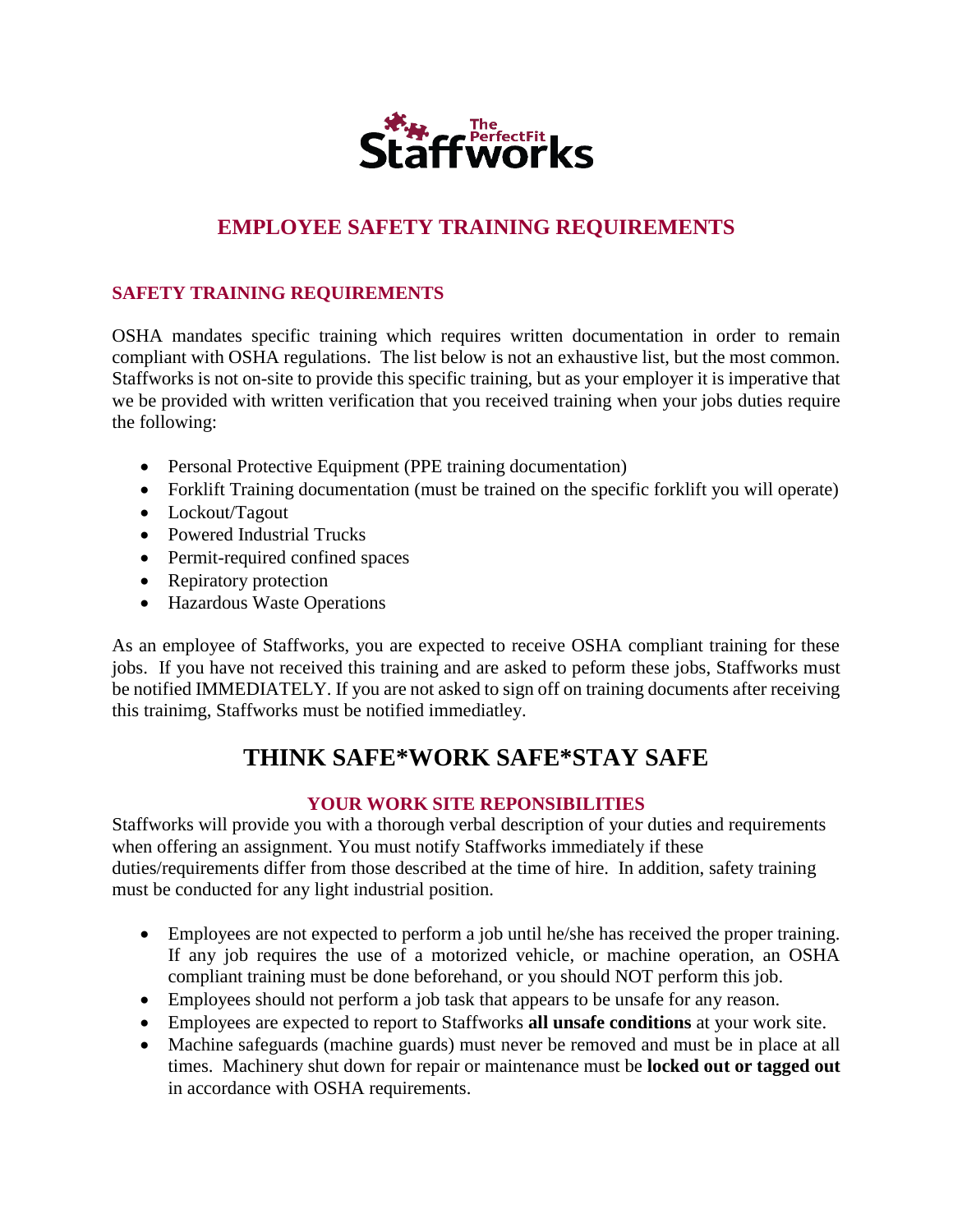#### **YOUR SAFETY PARTICIPATION AND RESPONSIBILITY**

It is **your** responsibility to know and follow all of Staffworks' safety rules and procedures, as well as all the customer's job site safety rules and procedures. Each employee has specific responsibilities to ensure his/her safety on the job site. These include:

- Knowing your job responsibilities and following job-site safety rules and safe work practices.
- Recognizing hazards that may be present on the job and taking precautions to ensure the safety of yourself and others.
- Informing the client and Staffworks of safety hazards and offering recommendations to improve them.
- Actively participating in the overall safety program of the customer.
- Using all personal protective equipment provided by the customer.
- In the event of an injury, reporting it immediately to the worksite supervisor and then to your **Staffworks Staffing Coordinator/Client Manager.**
- Being alert to see that all machine guards and other protective devices are in place and properly adjusted. Report deficiencies promptly to the job-site supervisor or to Staffworks.

#### **EMPLOYEE PROHIBITED WORK LIST**

Staffworks employees have the right to work in a safe and healthful workplace. We will not knowingly ask you to perform work at a work site or be exposed to an environment that is unsafe. After reporting to work, should your assignment unexpectedly **change** to include **ANY** of the work listed below, it is essential that you inform your Staffworks Staffing Coordinator/Client Manager **immediately** for further instructions. Do not perform any of the following tasks without instructions from your Staffworks Staffing Coordinator.

- Work in excess of one story in height (inside or outside) on a roof of where the use of ladders or scaffolding is required.
- Any work activity that takes place three feet or more below ground level, such as excavating or trenching.
- Working in any facility that involves direct exposure to molten metals.
- Any driving of your personal vehicle or our client's vehicles to perform your job duties.
- Work where there is exposure to X-rays or radioactive isotopes.
- Work on ships, barges, dry docks or in shipyards and other marine facilities.
- Work requiring direct contact with or exposure to asbestos fibers.